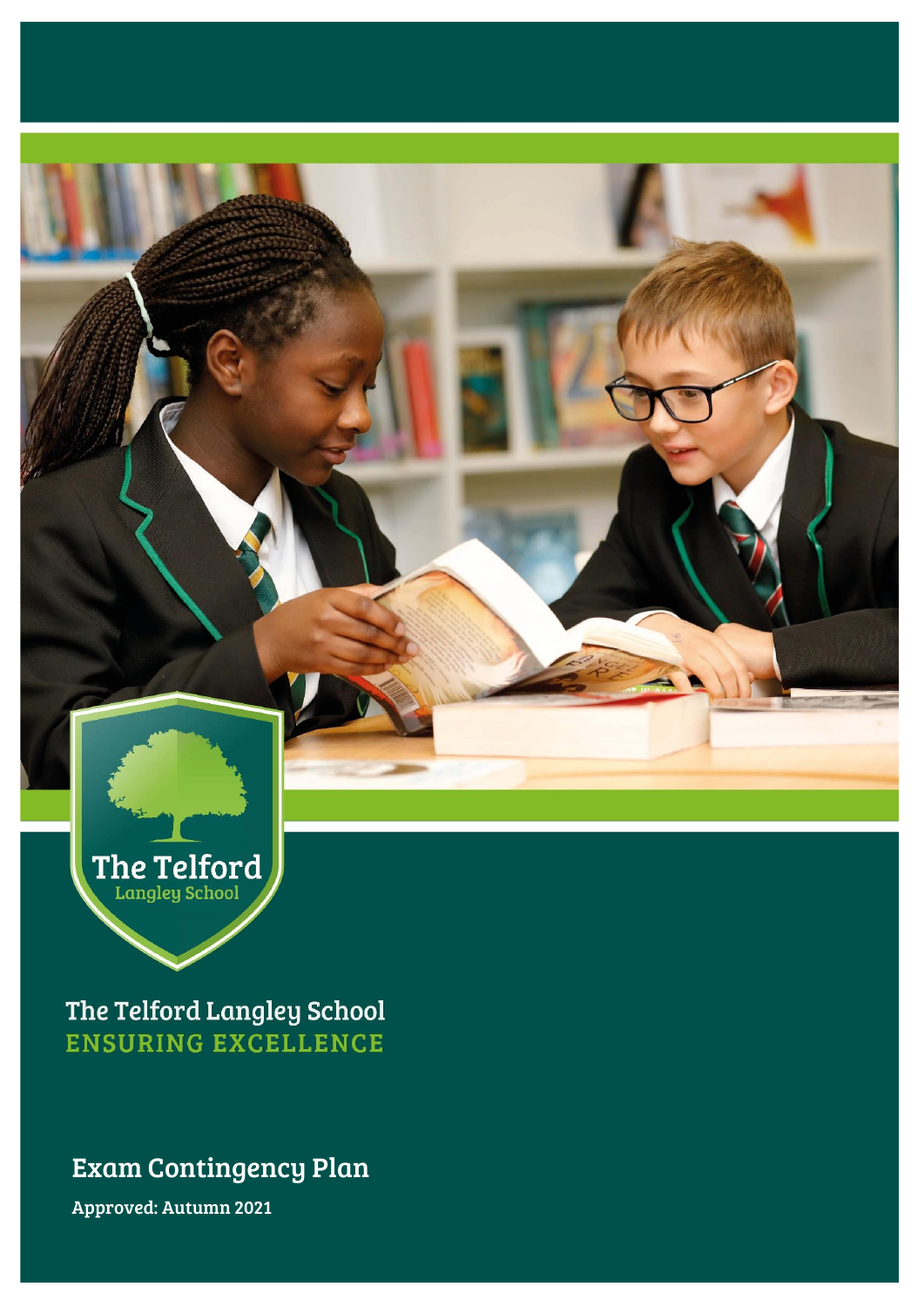# **Exam Contingency Plan**

| <b>Policy Name:</b>                   | Exam Contingency Plan              |
|---------------------------------------|------------------------------------|
| <b>Policy Owner:</b>                  | Mr Paul Hewitt, Deputy Headteacher |
| <b>Last Reviewed:</b>                 | Autumn 2021                        |
| <b>Policy Approved \ Ratified by:</b> | <b>School Standards Committee</b>  |
| <b>Term Policy Approved:</b>          | Autumn 2021                        |
| <b>Next Review Due:</b>               | Autumn 2022                        |
| <b>Document Version:</b>              | 4.0                                |

## **Contents**

| 1.  | Exam officer extended absence at key points in the exam process (cycle) 3                     |  |
|-----|-----------------------------------------------------------------------------------------------|--|
| 2.  | SENCo/Assistant SENDCo extended absence at key points in the exam cycle  4                    |  |
| 3.  |                                                                                               |  |
| 4.  | Invigilators - lack of appropriately trained invigilators or invigilator absence 5            |  |
| 5.  | Exam rooms - lack of appropriate rooms or main venues unavailable at short notice 5           |  |
| 6.  |                                                                                               |  |
| 7.  |                                                                                               |  |
| 8.  | Disruption of teaching time in weeks before an exam – centre closed for an extended period. 6 |  |
| 9.  | Candidates unable to take examinations because of a crisis – centre remains open  6           |  |
| 10. |                                                                                               |  |
| 11. |                                                                                               |  |
| 12. |                                                                                               |  |
| 13. |                                                                                               |  |
| 14. | Centre unable to distribute results as normal or facilitate post results service  8           |  |
|     | 3. Further guidance to inform procedures and implement contingency planning  8                |  |
|     |                                                                                               |  |
|     |                                                                                               |  |
|     | Widespread national disruption to the taking of examinations or assessments  10               |  |
|     |                                                                                               |  |
|     |                                                                                               |  |
|     |                                                                                               |  |
|     |                                                                                               |  |
|     |                                                                                               |  |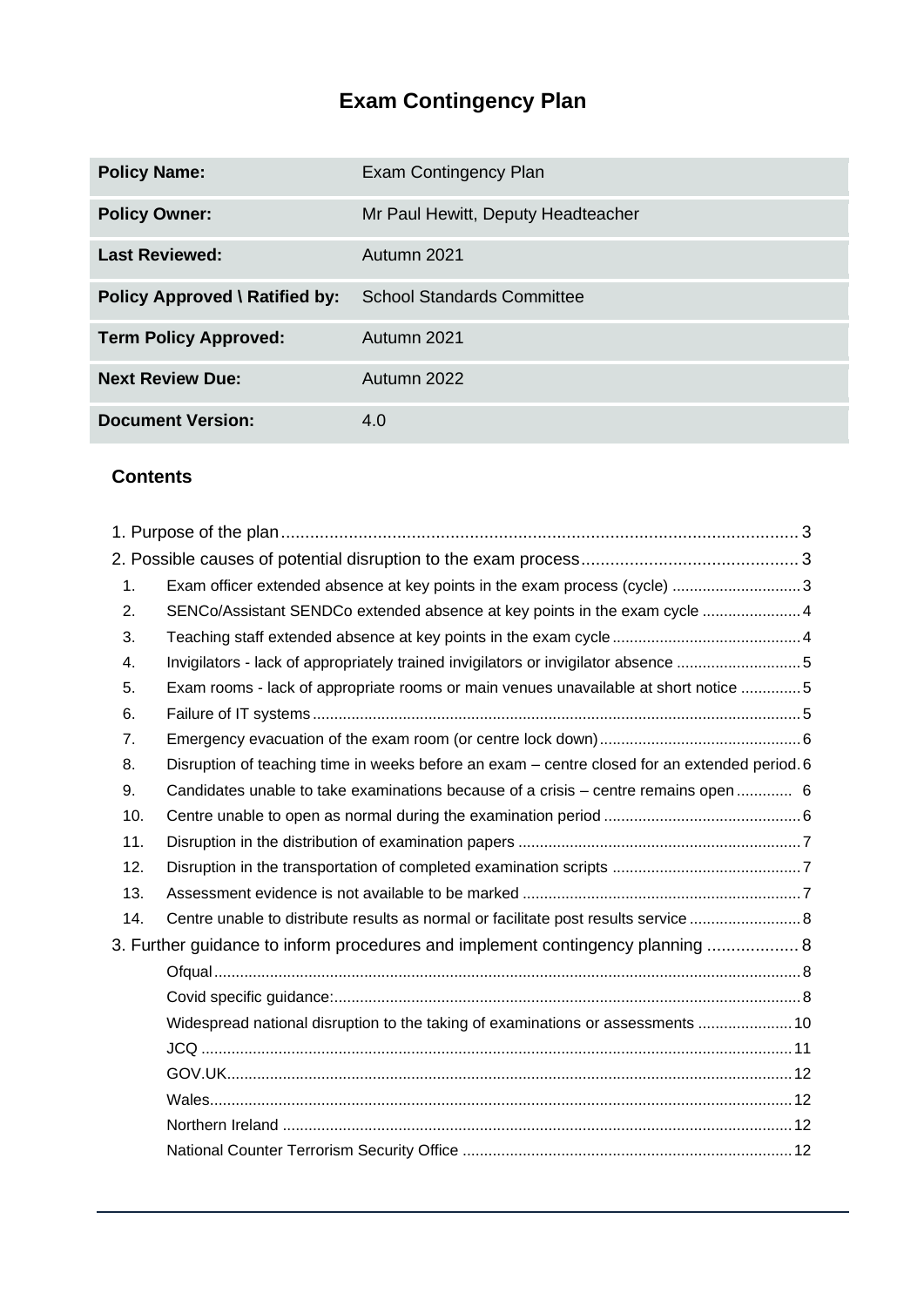## <span id="page-2-0"></span>**1. Purpose of the plan**

This plan examines potential risks and issues that could cause disruption to the exams process at Telford Langley School. By outlining actions/procedures to be invoked in case of disruption it is intended to mitigate the impact these disruptions have on our exam process.

Alongside internal processes, this plan is informed by the OFQUAL Exam System Contingency Plan: England, Wales and Northern Ireland which provides guidance in the publication what schools and colleges and other centres should do if exams or other assessments are seriously disrupted and the JCQ *Joint contingency plan in the event of widespread disruption to the examination system in England, Wales and Northern Ireland.* 

This plan also confirms The Telford Langley School is compliant with the JCQ regulation (section 5.3, General Regulations for Approved Centres 2021-22) that the centre has in place a written examination contingency plan which covers all aspects of examination administration. This will allow members of the senior leadership team to act immediately in the event of an emergency or staff absence. The examination contingency plan should reinforce procedures in the event of the centre being unavailable for examinations, or on results day, owing to an unforeseen emergency.

## <span id="page-2-1"></span>**2. Possible causes of potential disruption to the exam process**

#### <span id="page-2-2"></span>**1. Exam officer extended absence at key points in the exam process (cycle)**

## Criteria for implementation of the plan

*Key tasks required in the management and administration of the exam cycle not undertaken including:*

*Planning*

- *annual data collection exercise not undertaken to collate information on qualifications and awarding body specifications being delivered*
- *annual exams plan not produced identifying essential key tasks, key dates and deadlines*
- *sufficient invigilators not recruited*

*Entries*

- *awarding bodies not being informed of early/estimated entries which prompts release of early information required by teaching staff*
- *candidates not being entered with awarding bodies for external exams/assessment*
- *awarding body entry deadlines missed or late or other penalty fees being incurred*

*Pre-exams*

- *invigilators not trained or updated on changes to instructions for conducting exams*
- *exam timetabling, rooming allocation; and invigilation schedules not prepared*
- *candidates not briefed on exam timetables and awarding body information for candidates*
- *exam/assessment materials and candidates' work not stored under required secure conditions*
- *internal assessment marks and samples of candidates' work not submitted to awarding bodies/external moderators*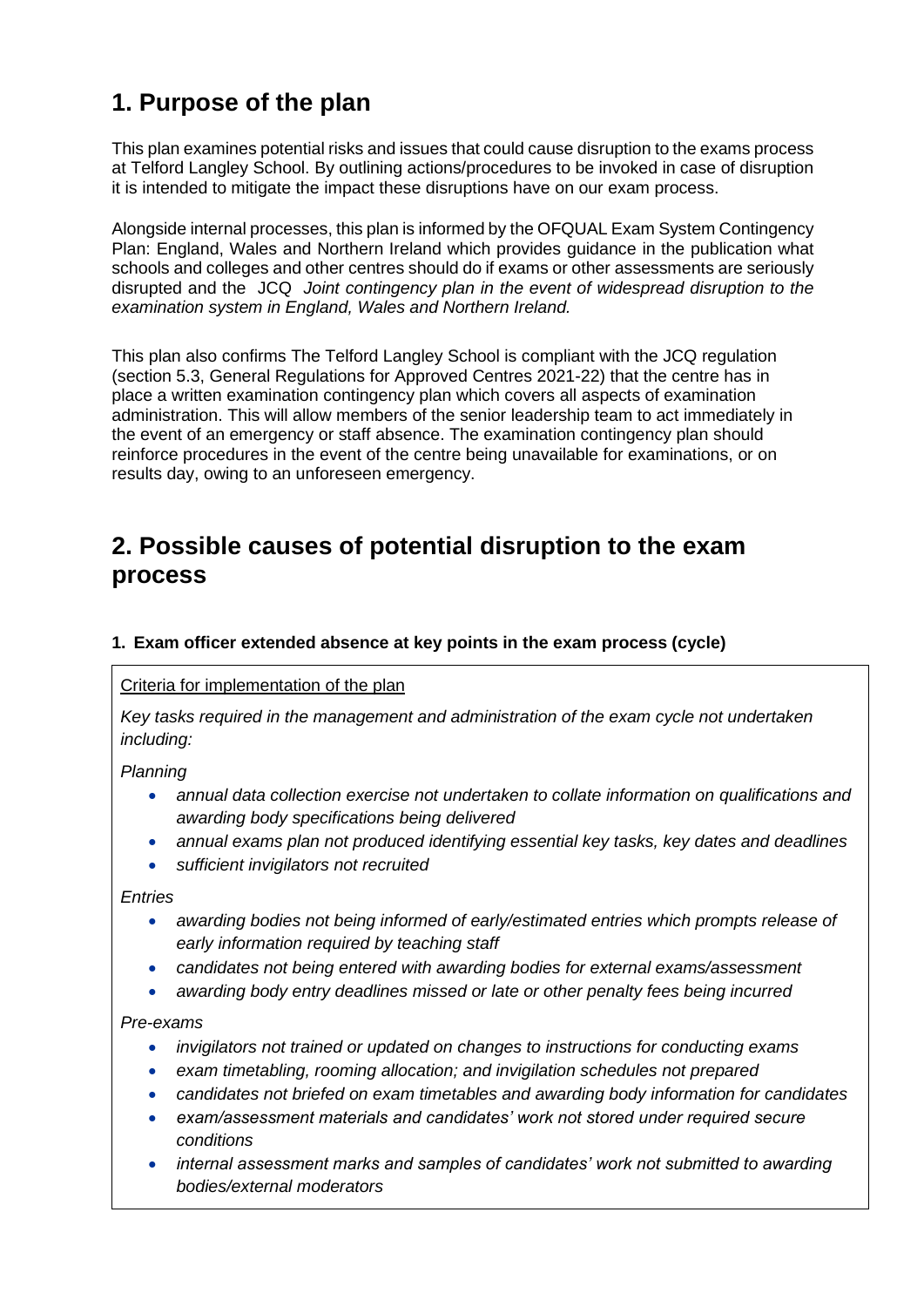*Exam time*

- *exams/assessments not taken under the conditions prescribed by awarding bodies*
- *required reports/requests not submitted to awarding bodies during exam/assessment periods, for example very late arrival, suspected malpractice, special consideration*
- *candidates' scripts not dispatched as required for marking to awarding bodies*

*Results and post-results*

- *access to examination results affecting the distribution of results to candidates*
- *the facilitation of the post-results services*

#### Centre actions to mitigate the impact of the disruption

• SLT to nominate a 'deputy' to cover the role/task

#### <span id="page-3-0"></span>**2. SENCo/Assistant SENDCo extended absence at key points in the exam cycle**

Criteria for implementation of the plan

*Key tasks required in the management and administration of the access arrangements process within the exam cycle not undertaken including:*

*Planning*

- *candidates not tested/assessed to identify potential access arrangement requirements*
- *centre fails to recognise its duties towards disabled candidates as defined under the terms of the Equality Act 2010*
- *evidence of need and evidence to support normal way of working not collated*

#### *Pre-exams*

- *approval for access arrangements not applied for to the awarding body*
- *centre-delegated arrangements not put in place*
- *modified paper requirements not identified in a timely manner to enable ordering to meet external deadline*
- *staff providing support to access arrangement candidates not allocated and trained*

*Exam time*

• *access arrangement candidate support not arranged for exam rooms*

Centre actions to mitigate the impact of the disruption

• SLT to nominate a 'deputy' to cover the role/task of either SENDCo/Assistant SENDCo.

## <span id="page-3-1"></span>**3. Teaching staff extended absence at key points in the exam cycle**

Criteria for implementation of the plan

*Key tasks not undertaken including:*

*Early/estimated entry information not provided to the exams officer on time; resulting in prerelease information not being received*

*Final entry information not provided to the exams officer on time; resulting in candidates not being entered for exams/assessments or being entered late/late or other penalty fees being charged by awarding bodies*

*Non-examination assessment tasks not set/issued/taken by candidates as scheduled*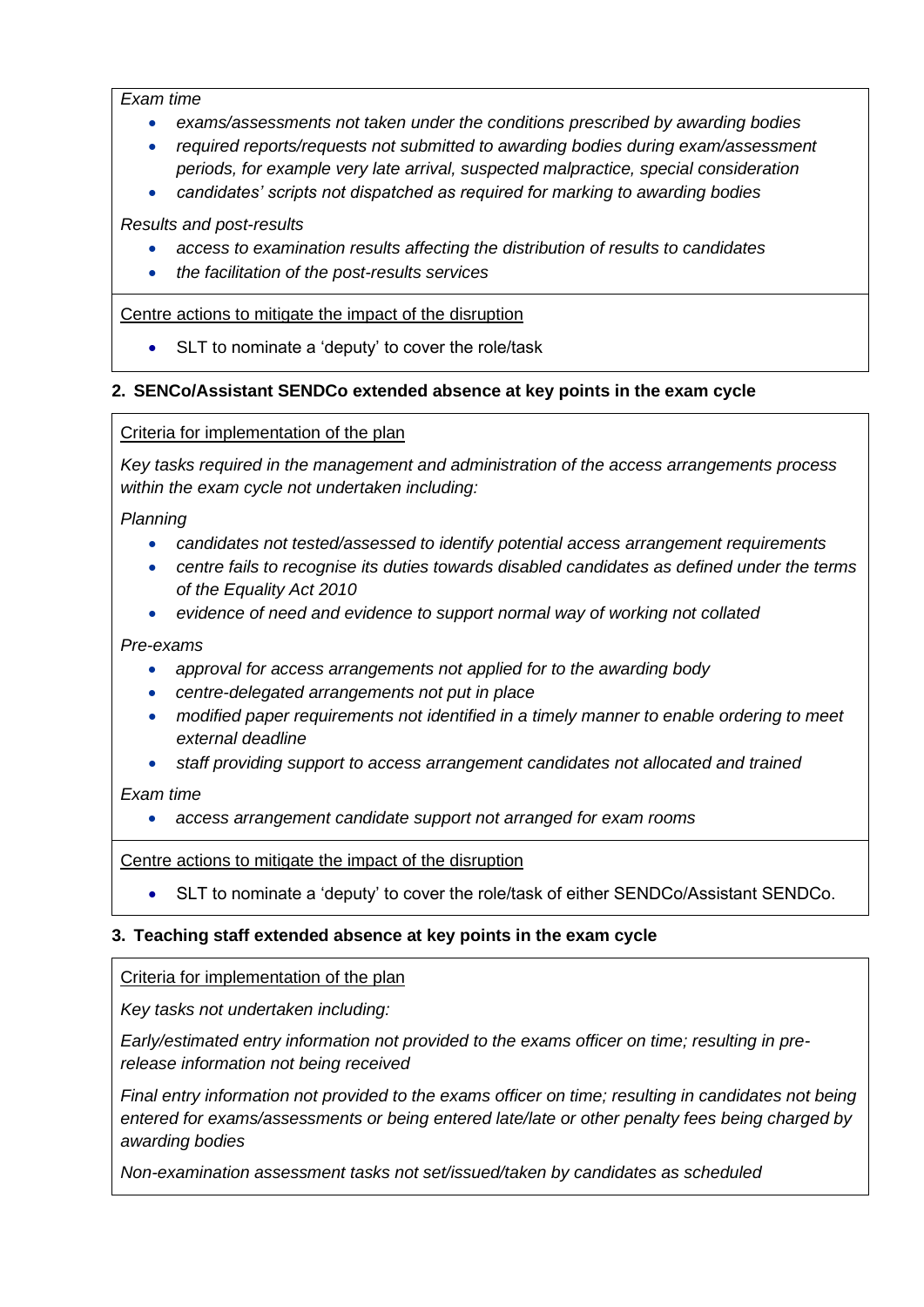*Internal assessment marks and candidates' work not provided to meet awarding body submission deadlines*

Centre actions to mitigate the impact of the disruption

• SLT to nominate a 'deputy' to cover the role/task

#### <span id="page-4-0"></span>**4. Invigilators - lack of appropriately trained invigilators or invigilator absence**

Criteria for implementation of the plan

*Failure to recruit and train sufficient invigilators to conduct exams*

*Invigilator shortage on peak exam days*

*Invigilator absence on the day of an exam*

Centre actions to mitigate the impact of the disruption

- SLT to nominate a 'deputy' to cover the role/task
- Use support staff who have been invigilator trained.
- Have invigilators from an agency who are fully trained to JCQ standard.

## <span id="page-4-1"></span>**5. Exam rooms - lack of appropriate rooms or main venues unavailable at short notice**

Criteria for implementation of the plan

*Exams officer unable to identify sufficient/appropriate rooms during exams timetable planning*

*Insufficient rooms available on peak exam days*

*Main exam venues unavailable due to an unexpected incident at exam time*

Centre actions to mitigate the impact of the disruption

• Source alternative venue/facilities – Telford Park School

#### <span id="page-4-2"></span>**6. Failure of IT systems**

Criteria for implementation of the plan

*MIS system failure at final entry deadline*

*MIS system failure during exams preparation*

*MIS system failure at results release time*

Centre actions to mitigate the impact of the disruption

- If school has a power cut, Examinations Officer will go to Telford Park School and enter data, examination prep and release of results
- Server down: School to contact Telford and Wrekin Council/Link in with Bromcom Cloud Base
- Bromcoms' Contingency refer to their 'Business Continuity & Disaster Recovery Plan'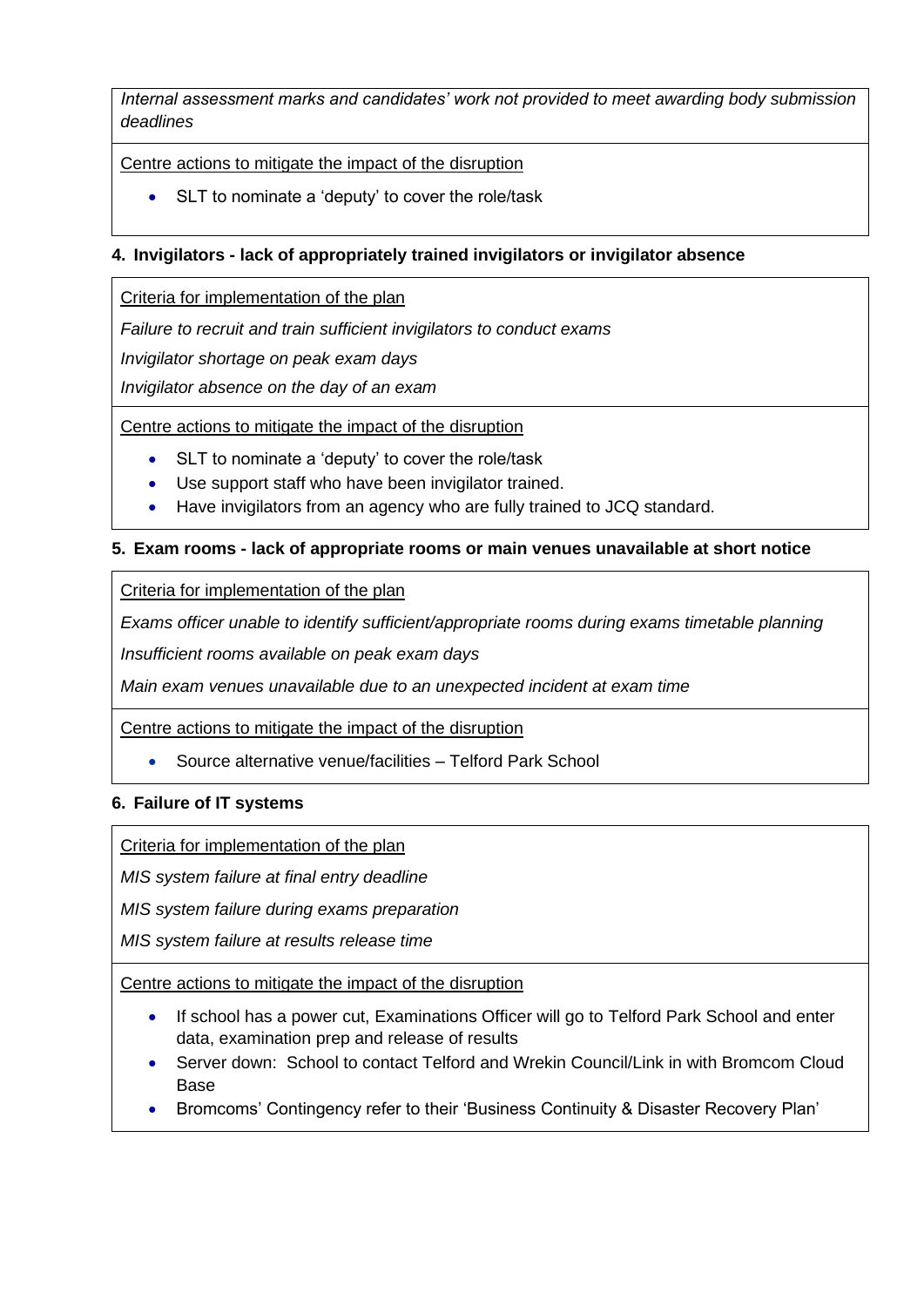## <span id="page-5-0"></span>**7. Emergency evacuation of the exam room (or centre lock down)**

Criteria for implementation of the plan

*Whole centre evacuation (or lock down) during exam time due to serious incident resulting in exam candidates being unable to start, proceed with or complete their exams*

Centre actions to mitigate the impact of the disruption

- School to contact awarding body
- School to inform students, parents and carers

## <span id="page-5-1"></span>**8. Disruption of teaching time in weeks before an exam – centre closed for an extended period**

#### Criteria for implementation of the plan

Centre closed or candidates are unable to attend for an extended period during normal teaching or study supported time, interrupting the provision of normal teaching and learning

Centre closed interrupting the of normal teaching and learning

*The centre to communicate with parents, carers and students about the potential for disruption to teaching time and plans to address this. (Joint Contingency Plan (JCP scenario 1)*

Centre actions to mitigate the impact of the disruption

• The school to communicate with parents, carers and students about the potential for disruption to teaching time and plans to address this.

## <span id="page-5-2"></span>**9. Candidates unable to take examinations because of a crisis – centre remains open**

Criteria for implementation of the plan

Candidates are unable to attend the examination centre to take examinations as normal

Centre actions to mitigate the impact of the disruption

- The school to communicate with relevant awarding organisations at the outset to make them aware of the issue.
- The school to communicate with parents, carers and candidates regarding solutions to the issue.

## <span id="page-5-3"></span>**10. Centre unable to open as normal during the examination period**

Criteria for implementation of the plan

Centre unable to open as normal for scheduled examinations (including *centre being unavailable for examinations owing to an unforeseen emergency*)

Centre actions to mitigate the impact of the disruption

- School inform awarding body of examinations which will be affected.
- Provide alternative provision at Telford Park School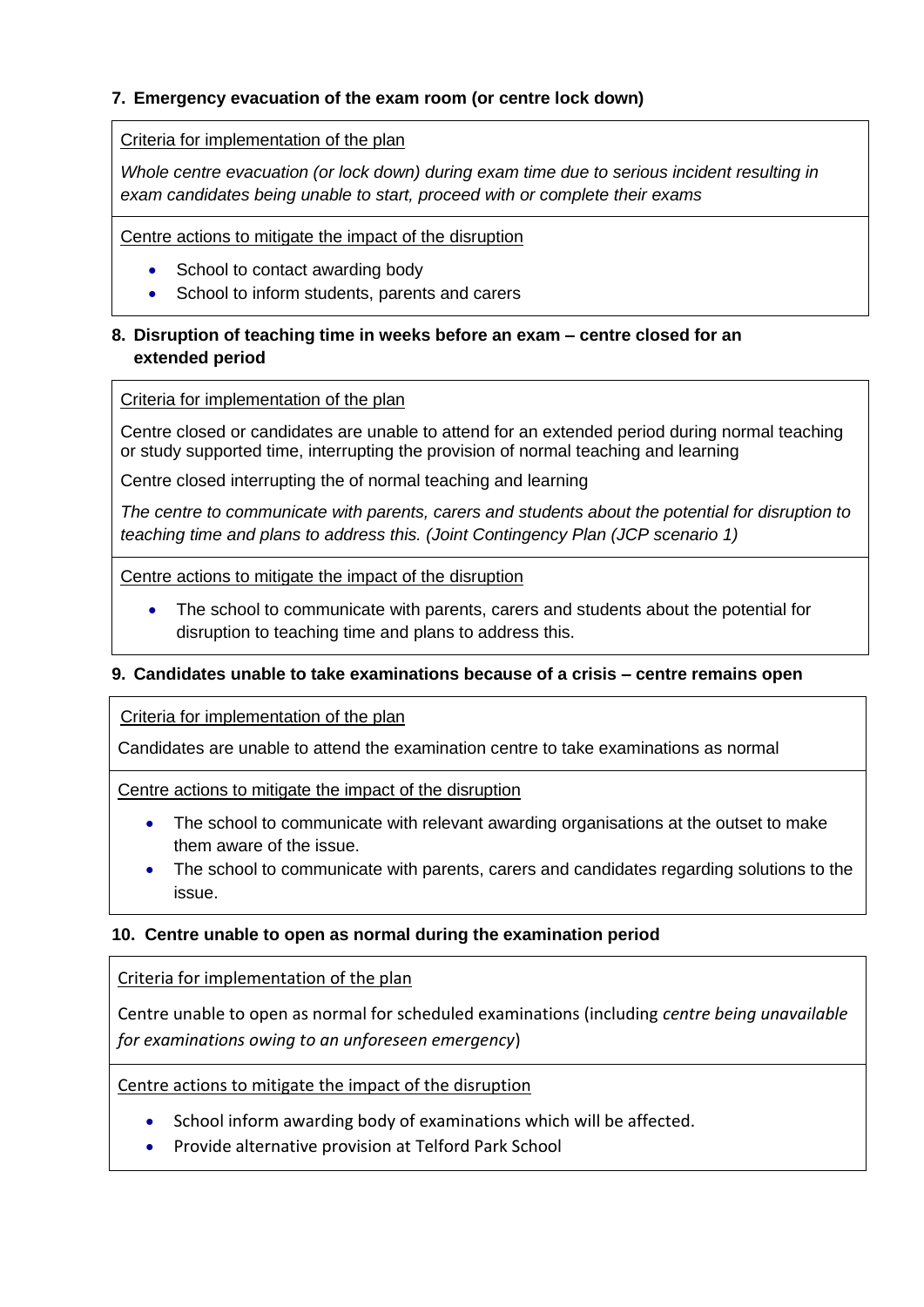## <span id="page-6-0"></span>**11. Disruption in the distribution of examination papers**

#### Criteria for implementation of the plan

Disruption to the distribution of examination papers to the centre in advance of examinations

Centre actions to mitigate the impact of the disruption

- School to discuss alternative delivery of papers to the school.
- Awarding organisations to provide centres with electronic access to examination papers via a secure external network. Centres would need to ensure that copies are received, made and stored under secure conditions and should have plans in place to facilitate such an action. Awarding organisations would provide guidance on the conduct of examinations in such circumstances.
- As a last resort, and in close collaboration with centres and regulators, awarding organisations to consider scheduling of the examination on an alternative date.

## <span id="page-6-1"></span>**12. Disruption in the transportation of completed examination scripts**

#### Criteria for implementation of the plan

Delay in normal collection arrangements for completed examination scripts/assessment evidence.

Centre actions to mitigate the impact of the disruption

- School will communicate and organise alternative arrangement for sending completed scripts
- Where examinations are part of the national 'yellow label' service or where awarding organisations arrange collections, centres should seek advice from awarding organisations and should not make their own arrangements for transportation unless told to do so by the awarding organisation.
- For any examinations where centres make their own arrangements for transportation, centres should investigate alternative dispatch options that comply with the requirements detailed in the JCQ Instructions for Conducting Examinations.
- Centres to ensure secure storage of completed examination papers until collection.

## <span id="page-6-2"></span>**13. Assessment evidence is not available to be marked**

#### Criteria for implementation of the plan

Large scale damage to or destruction of completed examination scripts/assessment evidence before it can be marked

Completed examination scripts/assessment evidence does not reach awarding organisations

Centre actions to mitigate the impact of the disruption

- Immediate communication to be made with the relevant awarding body
- Students, parents and carers to be informed by letter
- Awarding organisations to generate candidate marks for affected assessments based on other appropriate evidence of candidate achievement as defined by the awarding organisations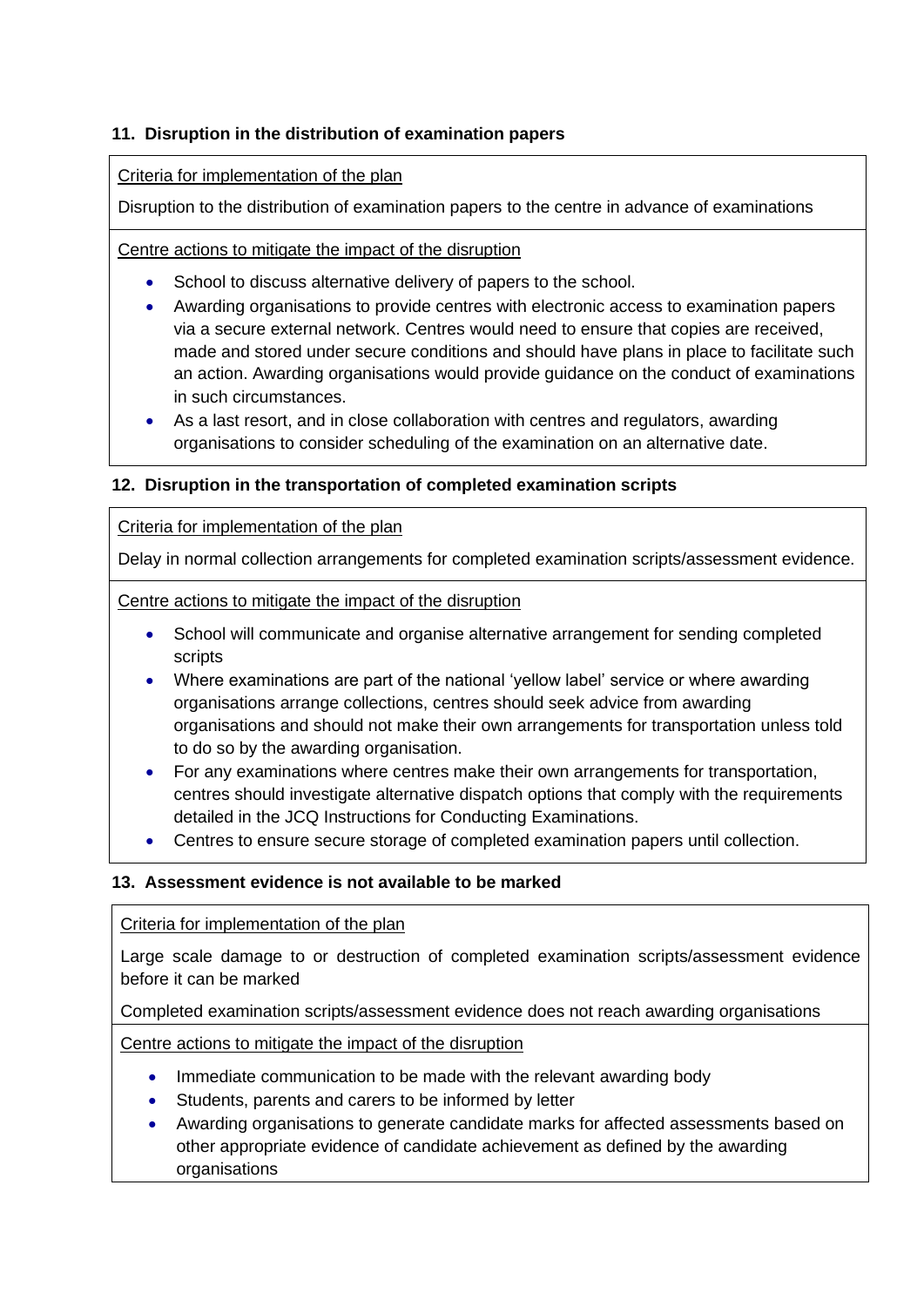• Where marks cannot be generated by awarding organisations candidates may need to retake affected assessment in a subsequent assessment series.

#### <span id="page-7-0"></span>**14. Centre unable to distribute results as normal or facilitate post results service**

#### Criteria for implementation of the plan

Centre is unable to access or manage the distribution of results to candidates, or to facilitate postresults services

#### Centre actions to mitigate the impact of the disruption

- School to contact awarding bodies to discuss alternative means of distribution
- Centre to make arrangements to access its results at an alternative site, in agreement with the relevant awarding organisation
- Centres to make arrangements to coordinate access to post results services from an alternative site
- Centres to share facilities with other centres if this is possible, in agreement with the relevant awarding organisation.) Facilitation of post results services:
- Centre to make arrangements to make post results requests at an alternative location
- Centres to contact the relevant awarding organisation if electronic post results requests are not possible

## <span id="page-7-1"></span>**3. Further guidance to inform procedures and implement contingency planning**

#### <span id="page-7-2"></span>**Ofqual**

#### **What schools and colleges and other centres should do if exams or other assessments are seriously disrupted**

**Contingency planning**

You should prepare for possible disruption to exams and other assessments and make sure staff are aware of these plans.

<span id="page-7-3"></span>Covid specific quidance:

When drafting contingency plans, you should consider the following guidance:

- actions for schools during the [coronavirus](https://www.gov.uk/government/publications/actions-for-schools-during-the-coronavirus-outbreak) outbreak from the Department for Education in England
- actions for FE colleges and providers during the [coronavirus](https://www.gov.uk/government/publications/coronavirus-covid-19-maintaining-further-education-provision) outbreak from the Department for Education in England
- [responsibility](https://www.gov.uk/government/publications/responsibility-for-autumn-gcse-as-and-a-level-exam-series) for exams from the Department for Education in England
- vocational, technical and other general [qualifications](https://www.gov.uk/government/collections/vocational-technical-and-other-general-qualifications-in-2022) in 2022 from Ofqual (regulator)
- GCSE, AS and A level [qualifications](https://www.gov.uk/government/collections/gcse-as-and-a-level-qualifications-in-2022) in 2022 from Ofqual (regulator)
- education and childcare: [coronavirus](https://gov.wales/education-coronavirus) from Welsh Government
- [Qualifications](https://www.qualificationswales.org/english/) Wales homepage from Qualifications Wales (regulator)
- coronavirus [\(COVID-19\):](https://www.education-ni.gov.uk/publications/coronavirus-covid-19-guidance-school-and-educational-settings-northern-ireland) guidance for school and educational settings in Northern Ireland from Department of Education in Northern Ireland
- coronavirus (COVID-19) [\(information](https://ccea.org.uk/regulation/coronavirus) from CCEA) information on vocational, technical and general qualifications from CCEA Regulation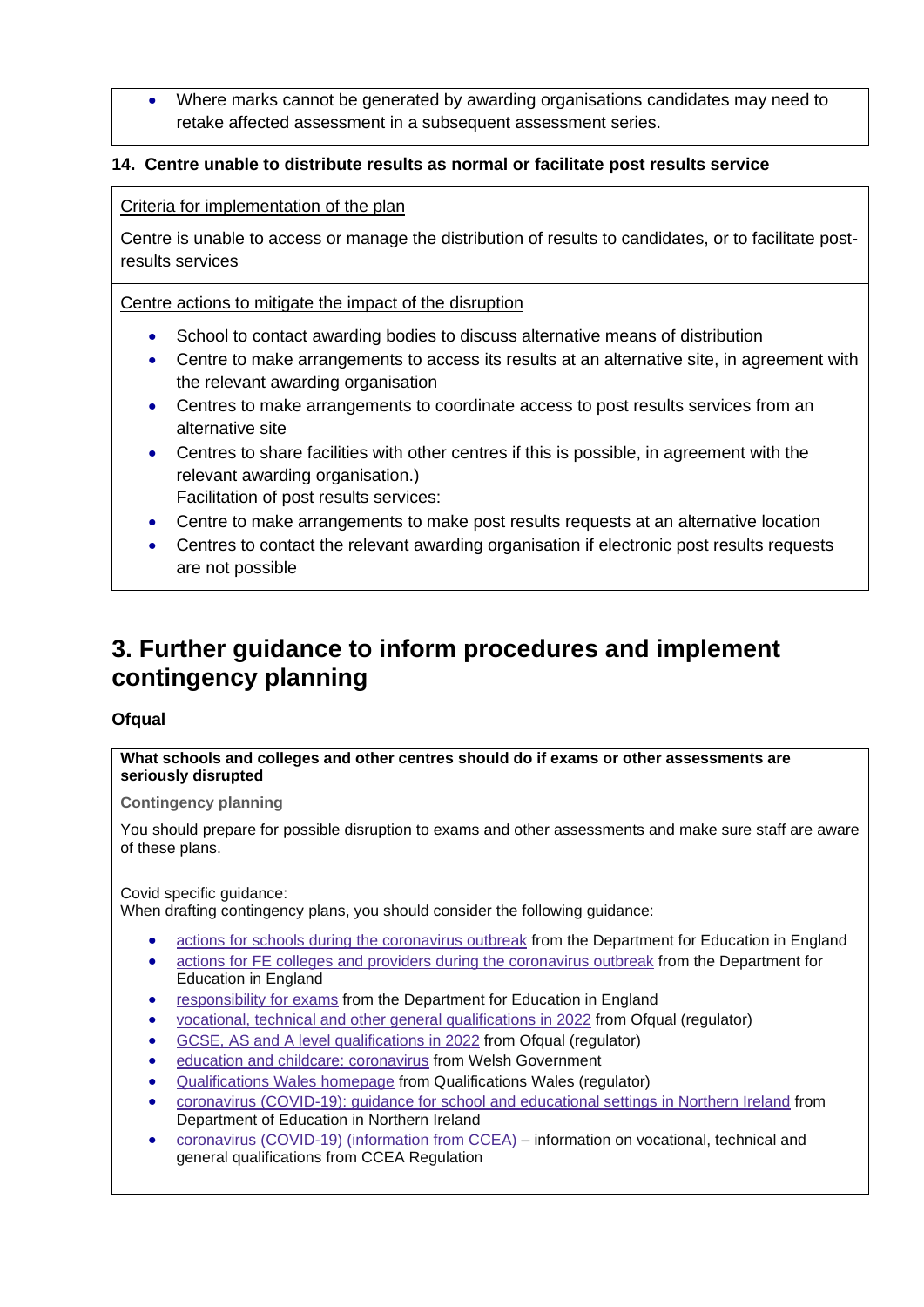#### **General contingency guidance**

- [emergency](https://www.gov.uk/guidance/emergencies-and-severe-weather-schools-and-early-years-settings) planning and response from the Department for Education in England
- school organisation: [local-authority-maintained](https://www.gov.uk/government/publications/school-organisation-maintained-schools) schools from the Department for Education in England
- [exceptional](https://www.education-ni.gov.uk/articles/exceptional-closure-days) closure days from the Department of Education in Northern Ireland
- checklist [exceptional](https://www.education-ni.gov.uk/publications/checklist-exceptional-closure-schools) closure of schools from the Department of Education in Northern Ireland
- school terms and school [closures](https://www.nidirect.gov.uk/articles/school-terms-and-school-closures) from NI Direct
- opening schools in [extremely](https://gov.wales/opening-schools-extremely-bad-weather-guidance-schools) bad weather guidance for schools from the Welsh Government
- bomb [threats](https://www.gov.uk/government/publications/crowded-places-guidance/bomb-threats) procedures for handling bomb threats from the National Counter Terrorism Security **Office**

**Disruption to assessments or exams**

In the absence of any instruction from the relevant awarding organisation, you should make sure that any exam or timetabled assessment takes place if it is possible to hold it. This may mean relocating to alternative premises.

You should discuss alternative arrangements with your awarding organisation if:

- 1 the exam or assessment cannot take place
- 2 a student misses an exam or loses their assessment due to an emergency, or other event, outside of the student's control

See also:

3 JCQ Joint [Contingency](https://www.jcq.org.uk/exams-office/other-documents/jcq-joint-contingency-plan/) Plan for the Examination System in England, Wales and Northern Ireland

**Steps you should take**

#### **Exam planning**

Review contingency plans well in advance of each exam or assessment series. Consider how, if the contingency plan is invoked, you will comply with the awarding organisation's requirements.

#### **In the event of disruption**

- 1 Contact the relevant awarding organisation and follow its instructions.
- 2 Take advice, or follow instructions, from relevant local or national agencies in deciding whether your centre is able to open.
- 3 Identify whether the exam or timetabled assessment can be sat at an alternative venue, in agreement with the relevant awarding organisation, ensuring the secure transportation of questions papers or assessment materials to the alternative venue.
- 4 Where accommodation is limited, prioritise students whose progression will be severely delayed if they do not take their exam or timetabled assessment when planned.
- 5 In the event of an evacuation during an examination please refer to JCQ's Centre [emergency](https://www.jcq.org.uk/exams-office/ice---instructions-for-conducting-examinations/centre-emergency-evacuation-procedure) [evacuation](https://www.jcq.org.uk/exams-office/ice---instructions-for-conducting-examinations/centre-emergency-evacuation-procedure) procedure.
- 6 Communicate with parents, carers and students any changes to the exam or assessment timetable or to the venue.
- 7 Communicate with any external assessors or relevant third parties regarding any changes to the exam or assessment timetable.

#### **After the exam**

- 1 Consider whether any students' ability to take the assessment or demonstrate their level of attainment has been materially affected and, if so, apply for special consideration.
- 2 Advise students, where appropriate, of the opportunities to take their exam or assessment at a later date.
- 3 Ensure that scripts are stored under secure conditions.
- 4 Return scripts to awarding organisations in line with their instructions. Never make alternative arrangements for the transportation of completed exam scripts, unless told to do so by the awarding organisation.

**Steps the awarding organisation should take**

#### **Exam planning**

- 1 Establish and maintain, and at all times comply with, an up-to-date, written contingency plan.
- 2 Ensure that the arrangements in place with centres and other third parties enable them to deliver and award qualifications in accordance with their conditions of recognition.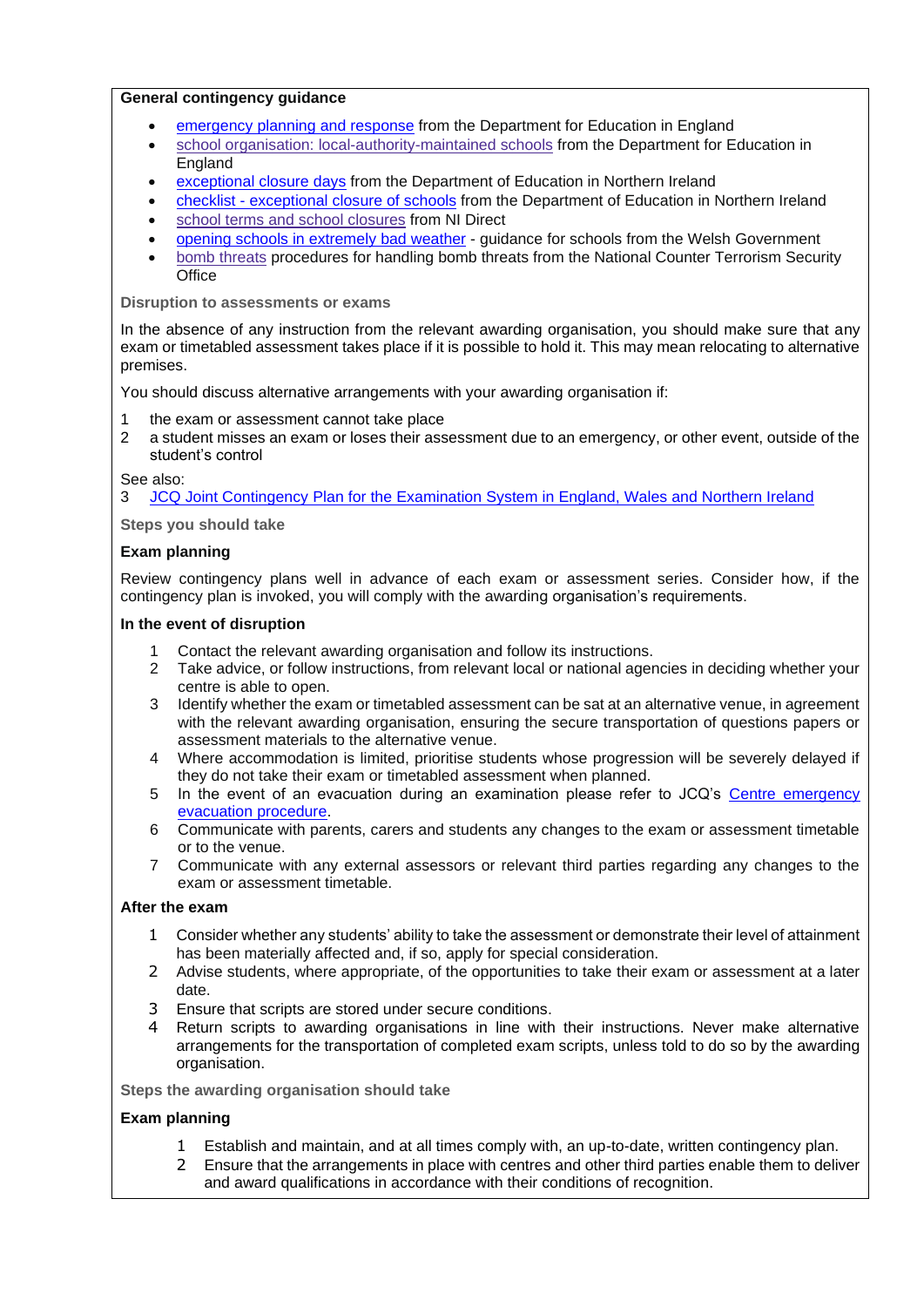#### **In the event of disruption**

- 1 Take all reasonable steps to mitigate any adverse effect, in relation to their qualifications, arising from any disruption.
- 2 Provide effective guidance to any of their centres delivering qualifications.
- 3 Ensure that where an assessment must be completed under specified conditions, students complete the assessment under those conditions (other than where any reasonable adjustments or special considerations require alternative conditions).
- 4 Promptly notify the relevant regulators about any event which could have an adverse effect on students, standards or public confidence.
- 5 Coordinate its communications with the relevant regulators where the disruption has an impact on multiple centres or a wide range of learners.

#### **After the exam**

Consider any requests for special consideration for affected students. For example, those who may have lost their internally assessed work or whose performance in assessments or exams could have been affected by the disruption.

**If any students miss an exam or are disadvantaged by the disruption**

If some of the students have been adversely affected by the disruption, you should ask the awarding organisation about applying for special consideration.

Decisions about special consideration, when it is or is not appropriate, is for each awarding organisation to make. Their decisions might be different for different qualifications and for different subjects.

See also: JCQ's guidance on special [considerations](https://www.jcq.org.uk/exams-office/access-arrangements-and-special-consideration/regulations-and-guidance)

**Wider communications**

The regulators, [Ofqual](https://www.gov.uk/ofqual) in England, [Qualifications](http://qualificationswales.org/) Wales in Wales and [CCEA](http://ccea.org.uk/) Regulation in Northern Ireland, will share timely and accurate information, as required, with awarding organisations, government departments and other stakeholders.

The [Department](https://www.education-ni.gov.uk/) for Education in England, the Department of Education in Northern Ireland and the [Welsh](http://gov.wales/topics/educationandskills/?lang=en) [Government](http://gov.wales/topics/educationandskills/?lang=en) will inform the relevant government ministers as soon as it becomes apparent that there will be significant local or national disruption; and ensure that they are kept updated until the matter is resolved.

Awarding organisations will alert the [Universities](https://www.ucas.com/) and Colleges Admissions Service (UCAS) and the [Central](http://www.cao.ie/) [Applications](http://www.cao.ie/) Office (CAO) about any impact of the disruption on their deadlines and liaise regarding student progression to further and higher education.

Awarding organisations will alert relevant professional bodies or employer groups if the impact of disruption particularly affects them.

<span id="page-9-0"></span>Widespread national disruption to the taking of examinations or assessments

The governments' view across England, Wales and Northern Ireland is education should continue in 2021/22 with schools remaining open and that examinations and assessments will go ahead in both autumn 2021 and summer 2022.

As education is devolved, in the event of any widespread sustained national disruption to examinations or assessments, national government departments will communicate with regulators, awarding organisations and centres prior to a public announcement. Regulators will provide advice to government departments on implications for exam timetables.

We will update this page as necessary, with any further relevant links, should national disruption occur

(Ofqual guidance extract above taken directly from the Exam system contingency plan: England, Wales and Northern Ireland - What schools and colleges and other centres should do if exams or other assessments are seriously disrupted (updated 30 September 2021) [https://www.gov.uk/government/publications/exam-system](https://www.gov.uk/government/publications/exam-system-contingency-plan-england-wales-and-northern-ireland/what-schools-and-colleges-should-do-if-exams-or-other-assessments-are-seriously-disrupted)[contingency-plan-england-wales-and-northern-ireland/what-schools-and-colleges-should-do-if-exams-or-other](https://www.gov.uk/government/publications/exam-system-contingency-plan-england-wales-and-northern-ireland/what-schools-and-colleges-should-do-if-exams-or-other-assessments-are-seriously-disrupted)[assessments-are-seriously-disrupted\)](https://www.gov.uk/government/publications/exam-system-contingency-plan-england-wales-and-northern-ireland/what-schools-and-colleges-should-do-if-exams-or-other-assessments-are-seriously-disrupted)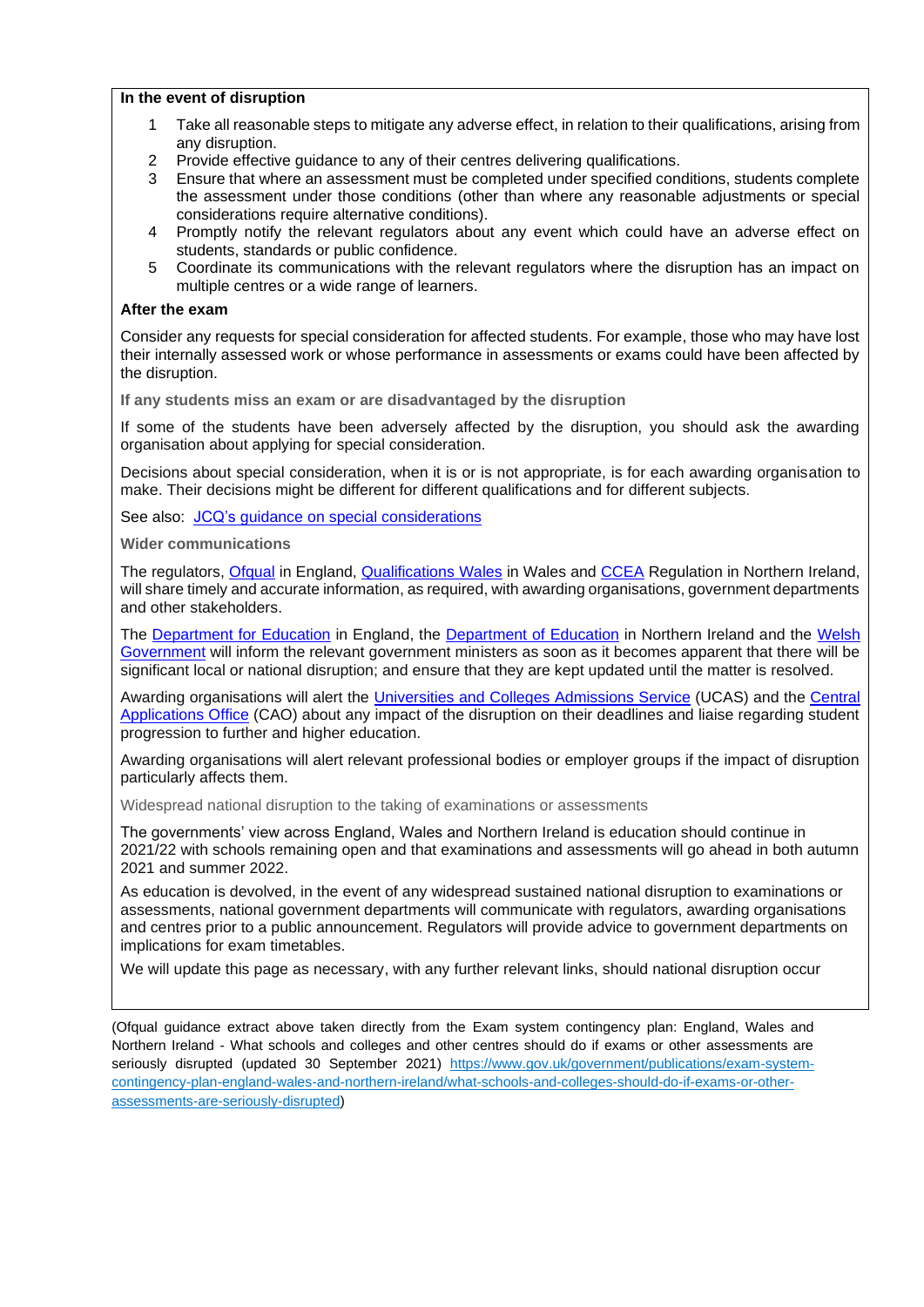<span id="page-10-0"></span>15.1 The qualification regulators, awarding bodies and government departments responsible for education have prepared and agreed information for schools and colleges in the event of examinations being seriously disrupted. This jointly agreed information will ensure consistency of response in the event of major disruption to the examinations system affecting significant numbers of candidates.

Further information may be found at: [https://www.gov.uk/government/publications/exam-system](https://www.gov.uk/government/publications/exam-system-contingency-plan-england-wales-and-northern-ireland/what-schools-and-colleges-should-do-if-exams-or-other-assessments-are-seriously-disrupted)[contingency-plan-england-wales-and-northern-ireland/what-schools-and-colleges-should-do-if-exams-or](https://www.gov.uk/government/publications/exam-system-contingency-plan-england-wales-and-northern-ireland/what-schools-and-colleges-should-do-if-exams-or-other-assessments-are-seriously-disrupted)[other-assessments-are-seriously-disrupted](https://www.gov.uk/government/publications/exam-system-contingency-plan-england-wales-and-northern-ireland/what-schools-and-colleges-should-do-if-exams-or-other-assessments-are-seriously-disrupted)

15.2 In addition, awarding bodies have their own well-established contingency plans in place to respond to disruptions. It is important that exams officers who are facing disruption liaise directly with the relevant awarding body/bodies.

15.3 Centres should prepare plans for any disruption to examinations as part of their general emergency planning. It is important to ensure that relevant centre staff are familiar with the plan. Consideration should be given as to how these arrangements will be communicated to candidates, parents and staff should disruption to examinations occur.

15.4 In the event that the head of centre decides the centre cannot be opened for scheduled examinations, the relevant awarding body must be informed as soon as possible. Awarding bodies will be able to offer advice regarding the alternative arrangements for conducting examinations that may be available and the options for candidates who have not been able to take scheduled examinations.

15.5 The awarding bodies will designate a 'contingency day' for examinations, summer 2022. This is consistent with the qualification regulators' document Exam system contingency plan: England, Wales and Northern Ireland: [https://www.gov.uk/government/publications/exam-system-contingency-plan-england](https://www.gov.uk/government/publications/exam-system-contingency-plan-england-wales-and-northern-ireland)[wales-and-northern-ireland](https://www.gov.uk/government/publications/exam-system-contingency-plan-england-wales-and-northern-ireland)

The designation of a 'contingency day' within the common examination timetable is in the event of national or significant local disruption to examinations. It is part of the awarding bodies' standard contingency planning for examinations.

In the event of national disruption to a day of examinations in summer 2022, the awarding bodies will liaise with the qualification regulators and government departments to agree the most appropriate option for managing the impact. As a last resort the affected examinations will be rescheduled. Although every effort would be taken to keep the impact to a minimum, it is possible that there could be more than one timetable date affected following the disruption, up to and including the contingency day. Centres will be alerted if it is agreed to reschedule the examinations and the affected candidates will be expected to make themselves available in such circumstances. The decision regarding the rescheduling of examinations will always rest with the awarding body. The centre must conduct the examination on the scheduled date unless instructed to do otherwise by the awarding body.

Where candidates choose not to be available for the rescheduled examination(s) for reasons other than those traditionally covered by special consideration, they will not be eligible for enhanced grading arrangements. Centres must therefore ensure candidates and parents are aware of this contingency arrangement so that they may take it into account when making their plans for the summer. However, the awarding bodies will not insist upon candidates being available throughout the entire timetable period as a matter of course.

(JCQ guidance above taken directly from Instructions for Conducting Examinations 2021-2022 http://www.jcq.org.uk/exams-office/ice---jnstructions-for-conducting-examinations, section 15, Contingency planning)

JCQ Joint Contingency Plan [www.jcq.org.uk/exams-office/other-documents](http://www.jcq.org.uk/exams-office/other-documents)

General Regulations for Approved Centres [www.jcq.org.uk/exams-office/general-regulations](http://www.jcq.org.uk/exams-office/general-regulations)

Guidance notes on alternative site arrangements [www.jcq.org.uk/exams-office/online-forms](http://www.jcq.org.uk/exams-office/online-forms)

Guidance notes for transferred candidates [www.jcq.org.uk/exams-office/online-forms](http://www.jcq.org.uk/exams-office/online-forms)

Instructions for Conducting Examinations [www.jcq.org.uk/exams-office/ice---instructions-for](http://www.jcq.org.uk/exams-office/ice---instructions-for-conducting-examinations)[conducting-examinations](http://www.jcq.org.uk/exams-office/ice---instructions-for-conducting-examinations) 

A guide to the special consideration process [www.jcq.org.uk/exams-office/access-arrangements-and](http://www.jcq.org.uk/exams-office/access-arrangements-and-special-consideration/regulations-and-guidance)[special-consideration/regulations-and-guidance](http://www.jcq.org.uk/exams-office/access-arrangements-and-special-consideration/regulations-and-guidance)